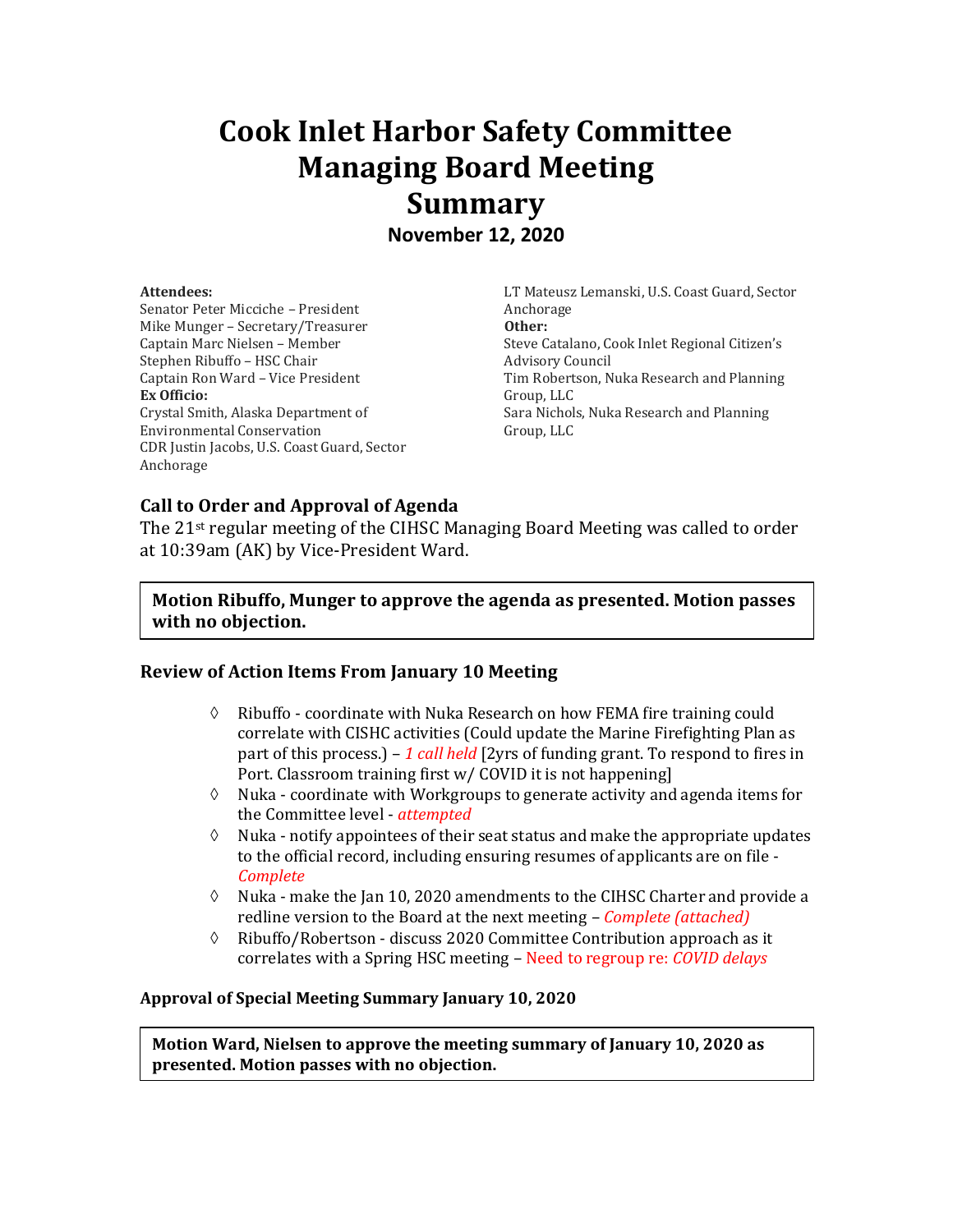# **Secretary/Treasurer's Report**

Munger reported that there was nothing new to add recently with no contribution drive was conducted for 2020 due to past Board decision not to send contribution letters out until a Committee meeting can be held. Current funds are less than \$7,000.

## **Committee Chair Report**

Ribuffo reported that there has not been activity at the Committee level due to the distractions and restrictions surrounding COVID. Pre-winter Ice Meeting will be held later today to review the Cook Inlet Ice Guidelines. It was a relatively safe year in the Inlet, without many reasons to get the Committee together anyway.

#### **Facilitator's Report**

Robertson reported that it was a quiet year and understandable that it has been difficult to get people involved. The May 6, 2020 meeting had to be cancelled due to COVID restrictions. The Board needs to decide about when and how to hold the next full HSC meeting – this will be part of agenda later, with some language to review in the Charter allowing telephonic/webinar meetings for the Committee. Nuka Research has maintained the membership process by notifying Members of expiring seats, performed regular maintenance on website, developed a Workgroup task tracker to help the Chairs stay up on potential activities and Committee tasking. Nuka will continue attempts to get the workgroups together before the next Committee meeting.

Nuka Research also developed survey questions to circulate to the public – shared on screen – Board agreed this should be circulated to the public distribution list.

# **Committee Membership Vacancies**

*CIRCAC, Alternate – Jerry Rombach retiring Harbor Tug Operators, Alternate – No response to expiring seat (Get ahold of Brad Kroon for replacement) Offshore Oil Production, Primary – No response to expiring seat (Hilcorps will submit someone) Port of Alaska, Alternate – Sharen Walsh resigned Salvage, Alternate – Ben Daily resigned Tanker Operator, Primary – Jeff Brue resigned* 

#### **Committee Member Appointments**

**Motion Nielsen, Micciche to approve Resolution 20-01 reappointing expiring HSC seat holders as listed. Motion passes unanimously.**

**Motion Ward, Nielsen to appoint Shaylon Cochran as CIRCAC Alternate; Captain Ian Maury as SWAPA Alternate; Shannon Martindale as Port of Alaska Alternate. Motion passes unanimously.**